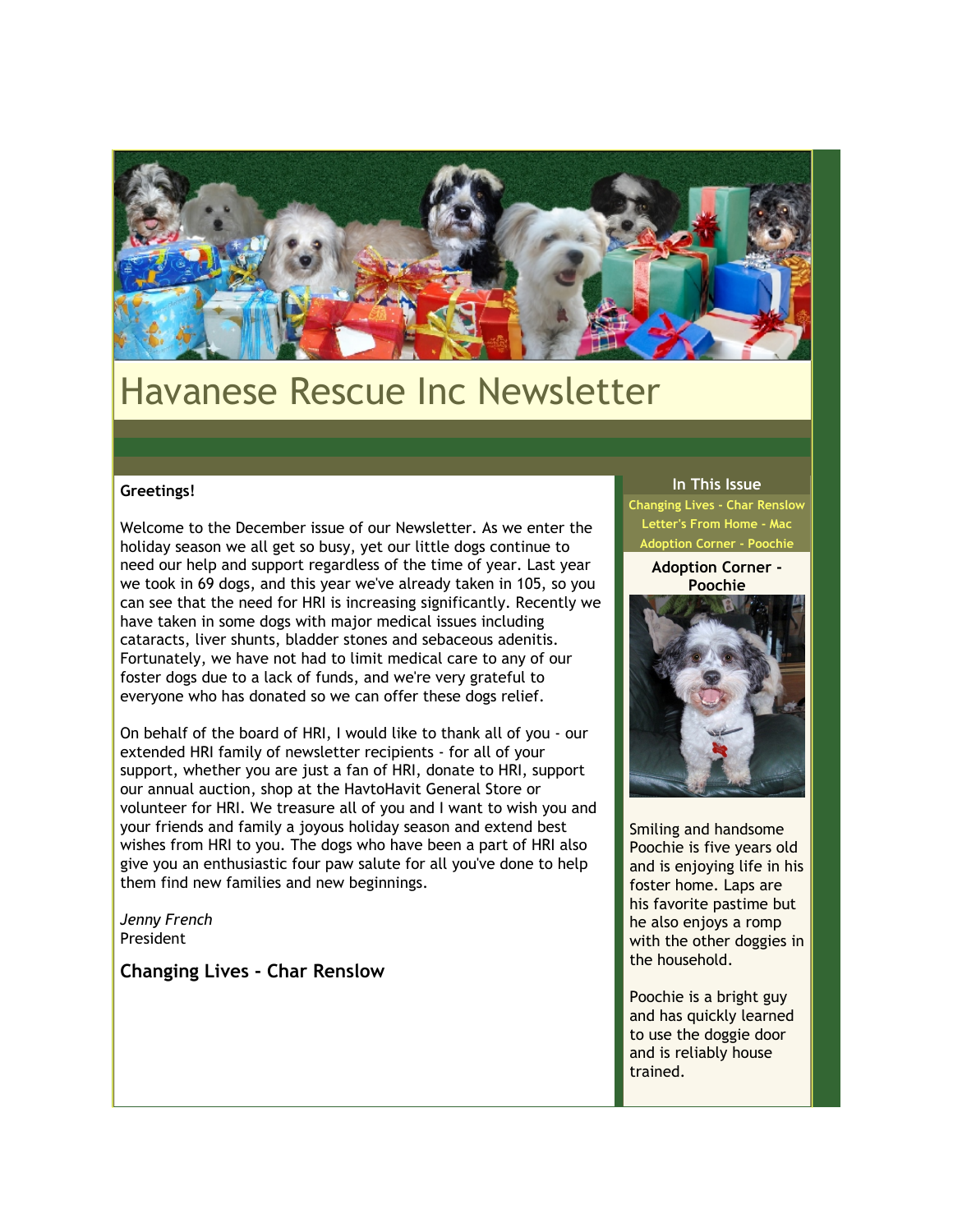

Business owner, breeder of healthy, happy Havanese, spouse, mother to two busy teenagers, five dogs and two cats, avid reader, knitter, founding member of the North Star Havanese Club, and HRI volunteer extraordinaire (state representative, member of the technology and newsletter committees, intake) - these are some, by no means all, of the roles Charlene Renslow balances every day.

If you think that Charlene already leads a busy and crazy life, juggling the demands of family, career and volunteer

activities, then think again. To her already full plate, she recently added yet another huge commitment -- becoming an HRI foster mom. Since 2008, she has fostered nine Havs. Incredible...!!!!

Why did she choose to foster? Charlene was moved by reading all the wonderful stories from HRI foster moms, especially about the heartbreaking, terrible lives that mill dogs lead and the joy that comes from seeing the enormous strides they make in their foster homes. The care HRI gives their rescues, and the support and dedication of the HRI community inspired her to give neglected or abused dogs a second chance at life.

Most of Charlene's fosters have been mill dogs, scared and fearful of humans. Mill dogs, with their special problems, and needs require love and patience. Never having been treated like pets, they need to learn basic skills (like eating out of a bowl, walking on a leash, going up and down stairs, getting on and off furniture, being housetrained, etc.) and, above all, they need to be socialized. So they go everywhere Charlene can take them.

How does she manage to wear so many hats and keep her head on straight? For one, taking care of the resident and foster dogs is a family affair. Charlene's husband, Chris, and their two children are all involved. They give treats, walk the dogs, and play with them.

Foster families are the heart of HRI. Without their time and dedication, big hearts and selfless, hard work we simply cannot exist! Thank you, Charlene, for opening your loving home to Havanese in need. You give them a chance for a new start in life.

# **Letters from Home - Macanudo**

Going for walks is also high on Poochie's list of fun things to do. At bedtime, though, he's happy to go into his crate for the night.

His wonderful foster Mom is working with Poochie on his social skills and basic obedience, and Poochie is happy to learn new ways to earn his belly rubs and ear scratches.

Poochie's list for Santa includes a forever home with a quiet, relaxed atmosphere and maybe another pupster or two to play a game of "chase me." The rest of his list is all about liver treats and bully sticks!

Complete an [adoption](http://rs6.net/tn.jsp?et=1102885805654&s=2126&e=001xTlCdtZNI61lnY9kRQ6ymai_PfL0U3XSKonklJc3ahKGggiG1wT7qNrM6-uJ1H3B29q5r_SRYZ-MPBRmxHRYG2bu5ZxEBG-nkxR4Ko4jVA4lhyY-3GYc6AObsiw03ohZmM6Mc_ZBWkE=) [application](http://rs6.net/tn.jsp?et=1102885805654&s=2126&e=001xTlCdtZNI61lnY9kRQ6ymai_PfL0U3XSKonklJc3ahKGggiG1wT7qNrM6-uJ1H3B29q5r_SRYZ-MPBRmxHRYG2bu5ZxEBG-nkxR4Ko4jVA4lhyY-3GYc6AObsiw03ohZmM6Mc_ZBWkE=) if you are interested in adopting Poochie.

# **Contact Info**

**CONTACT INFORMATION** - Do not "reply" to this newsletter. Choose an appropriate contact below.

[Request assistance](http://rs6.net/tn.jsp?et=1102885805654&s=2126&e=001xTlCdtZNI63uyPIf-gidJ6zjYgB1gxKl0W104SmYuYIOPcWJ2pBLq-5KmQpEZIZJ9KF0LJgo5UukVsQRnpjKipWDk2dbnogJOewd9WrPL1W-88iU5zH_pQbweK_gMVWUwh44vJXDLmw=) for a dog needing rescue.

Complete an [adoption](http://rs6.net/tn.jsp?et=1102885805654&s=2126&e=001xTlCdtZNI61lnY9kRQ6ymai_PfL0U3XSKonklJc3ahKGggiG1wT7qNrM6-uJ1H3B29q5r_SRYZ-MPBRmxHRYG2bu5ZxEBG-nkxR4Ko4jVA4lhyY-3GYc6AObsiw03ohZmM6Mc_ZBWkE=) [application.](http://rs6.net/tn.jsp?et=1102885805654&s=2126&e=001xTlCdtZNI61lnY9kRQ6ymai_PfL0U3XSKonklJc3ahKGggiG1wT7qNrM6-uJ1H3B29q5r_SRYZ-MPBRmxHRYG2bu5ZxEBG-nkxR4Ko4jVA4lhyY-3GYc6AObsiw03ohZmM6Mc_ZBWkE=)

[Volunteer](http://rs6.net/tn.jsp?et=1102885805654&s=2126&e=001xTlCdtZNI62dCGHIzv7NPzhRKs5JXoNrEjG2lJN83llcAADIw9-NwD3LvHFYAdN_tElrhF_zgttxCYufADlb_IqX4F3NZuPrYXH0Z14olpL6JA0-BqmFQH4mdcFNYDHnc5PfXXG6z9J30ZumRnX6j_UJZkCvIgIsKI8sztVf4Nox27bYLVX0DsaGfsnD4s-Z) with Havanese Rescue Inc.

Ask a question, or make a [suggestion](http://rs6.net/tn.jsp?et=1102885805654&s=2126&e=001xTlCdtZNI617Cd220EPWBd3rYNjZapuB4v1-gaA4jud89jW5cLvUvqV6M-Kw2YUGyScrlb_T3620Z7ZtPQW8UmP1suXaopp4cTUdxyMEne8nRhaULPCgvRNJe3Nc8SECD0J6v1Q2Ob66gvzcynndlYl78M5nu0CdnG55-whRwGeCBoJFFII0aSO85FNoKzX041dng5GqRPPPiyEasFsJteGixtKYvvfsDixtXC9NfjM8IN0tHuvTgteSggbD7LDJ-GPcbxo1M588FJkNdNpyA7Dz1ldBwGLnIyyFWGmHDFA=) for this newsletter.

Click below to check the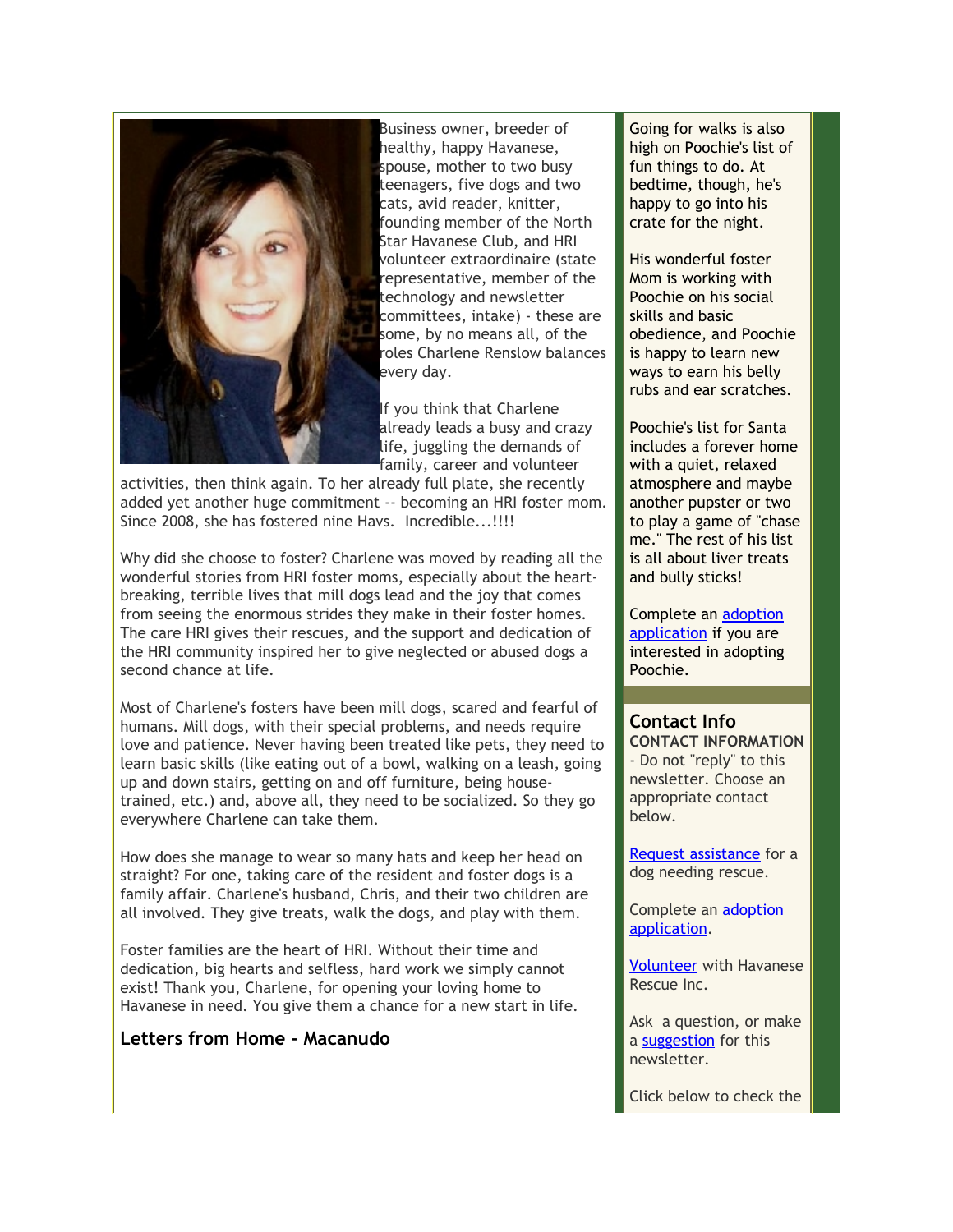

We saw our Mac (short for Macanudo, a Cuban cigar), AKA Julio, on the Havanese Rescue site and we were so happy when Karen Grant e-mailed us to ask if we were interested. We had been in touch with Karen for about two years. We were thrilled. We wanted a playmate for our J. C. Bear, who was almost 2 years old.

We all went to pick up Mac on a lovely fall day in Connecticut. We met his wonderful foster Mom and Dad, Florine and Dick. Everyone got along so well.

Mac was a little nervous when we took him from his foster parents. I held him all the way home, kissed him and talked soothingly to him, and he fell asleep in my lap. When we arrived home, J. C. and Mac played all day in our backyard. They had a ball. Mac is a wonderful eater and now J. C. finishes all of his food too. Mac needed some basic instructions on manners, but he is very smart and we know he will grow into a wonderful boy.

Even when he does something wrong, he looks at you with those beautiful, soulful eyes and melts your heart. He's doing great with his potty training too. They both love their daily walks and Mac positions himself right next to J. C. and once in a while will lean over to kiss J.C. Mac is the most affectionate, loving dog. Everyone who sees Mac and J.C. love them and they love everyone. In the morning after Mac goes potty he runs up to bed and kisses me. What a wonderful way to start the day!

We tell him all the time he will be with us always. To watch Mac run around and play with J. C. really warms our hearts. They are growing very attached to each other and to see them lie next to each other and look out the window is wonderful. Mac truly completes our family and we are so blessed to have him.

status of your previously submitted: [volunteer application](http://rs6.net/tn.jsp?et=1102885805654&s=2126&e=001xTlCdtZNI61BQiZ1rCdL182RMtmzcSpyUaWqPHQdMe4RcA9OFm0l6I-uicbJHMzIW1J1zbGO4j_iQ9t8MLqbOlMUboH71h63EQkn6qgO630ORd86fVclVVxj2GynbLRz2Ol7TL-jc9ahvx6NVS8O31opv9XrUGN37mNU5fuENvQmWk_Io5v_FC9QMx5JTEBC9HkCDudpM4AkEXqQ1WKRXov24qk06wrOxCT6PESLeG4Bswtx2gmWNucw3ty1Y9nGr2-Sk-1RA8ozGP0SKwuzOUZNcILrVXqHlJxKnxfCo2KU1c8_g3Ezwg==) [adoption application](http://rs6.net/tn.jsp?et=1102885805654&s=2126&e=001xTlCdtZNI608NZi9HhRjzd7_t4pTagSmZH-id_v3LgZfK_OepCKd5r3hDa--4lsjxl5zw-htuRRBnKsalYChdKl5hllkukYYkDIFVXdz7_jFmUE4OeMTpJX3Odq5yIqctumydwO-jDo=)

**Quick Links** [Behaviour & Training](http://rs6.net/tn.jsp?et=1102885805654&s=2126&e=001xTlCdtZNI63u_Z5aLuPDW6DNOpvVYNbcsZk3e6lmA_15eVAfZ2Fnm3RRyAEMX9sSkAtzvwq5zwT_7fQYh6QKwUhfkU6IYvWmnYo4t8_H0jAn0NL7EDANnk78DdGijTqhZ_JPsMiAYkRWt3ltE5NgtPfaDZU4foupcUExsPHgXkWei7IzxMIJOoQiGIlr3_TWn4-NwEv3rhRQUzHYwWPVVA==) [About Volunteering](http://rs6.net/tn.jsp?et=1102885805654&s=2126&e=001xTlCdtZNI62b-BZwrFztaRPjWl-HWrreGSJJF-wugF8l1GXxlnS3g6q6cA8S-bE_gpDZ714Y7ki7DPzUmxW_mxlntCOPGSgLwb-YYbus1pKUIZkfbHxIpb3Lwn0rkvOymh3Tlv0p9oE-rKfwZVeqH-OMFYNqY1QNZPU90-lA5P95DyE3B-H3_oA0ZursMUIV6mpN19KwWu_Ph1iHjDIbLNlsTIEusxDDQkTy2Wz4hTJ7Le4mteQ38Vl1HXqa9ETQ364mJ69iHDBfyvhGJ5Y53A==) **[HavToHavit](http://rs6.net/tn.jsp?et=1102885805654&s=2126&e=001xTlCdtZNI61ckTDSM7Xxu6Q-BL6xwbyiYGN6ceCowc5MMDAyMVYJJUk1pFcKrYuhE-KVLjf1nwqEQMxPCYDc9-sOojsxyd8f59neY88j4d2gZc4EHBb3yg==)** [General Store](http://rs6.net/tn.jsp?et=1102885805654&s=2126&e=001xTlCdtZNI61ckTDSM7Xxu6Q-BL6xwbyiYGN6ceCowc5MMDAyMVYJJUk1pFcKrYuhE-KVLjf1nwqEQMxPCYDc9-sOojsxyd8f59neY88j4d2gZc4EHBb3yg==)

Join Our Mailing List!

## **Newsletter Staff**

Editor - Beth Franks Copywriters - Gisela Peters, Angela Bradford Graphics/Production - Michelle Burke, Diana Brooks Proofreaders - Gisela Peters, Michelle Burke, Char Renslow

Havanese Rescue Inc PO Box 126 Peconic, New York 11958